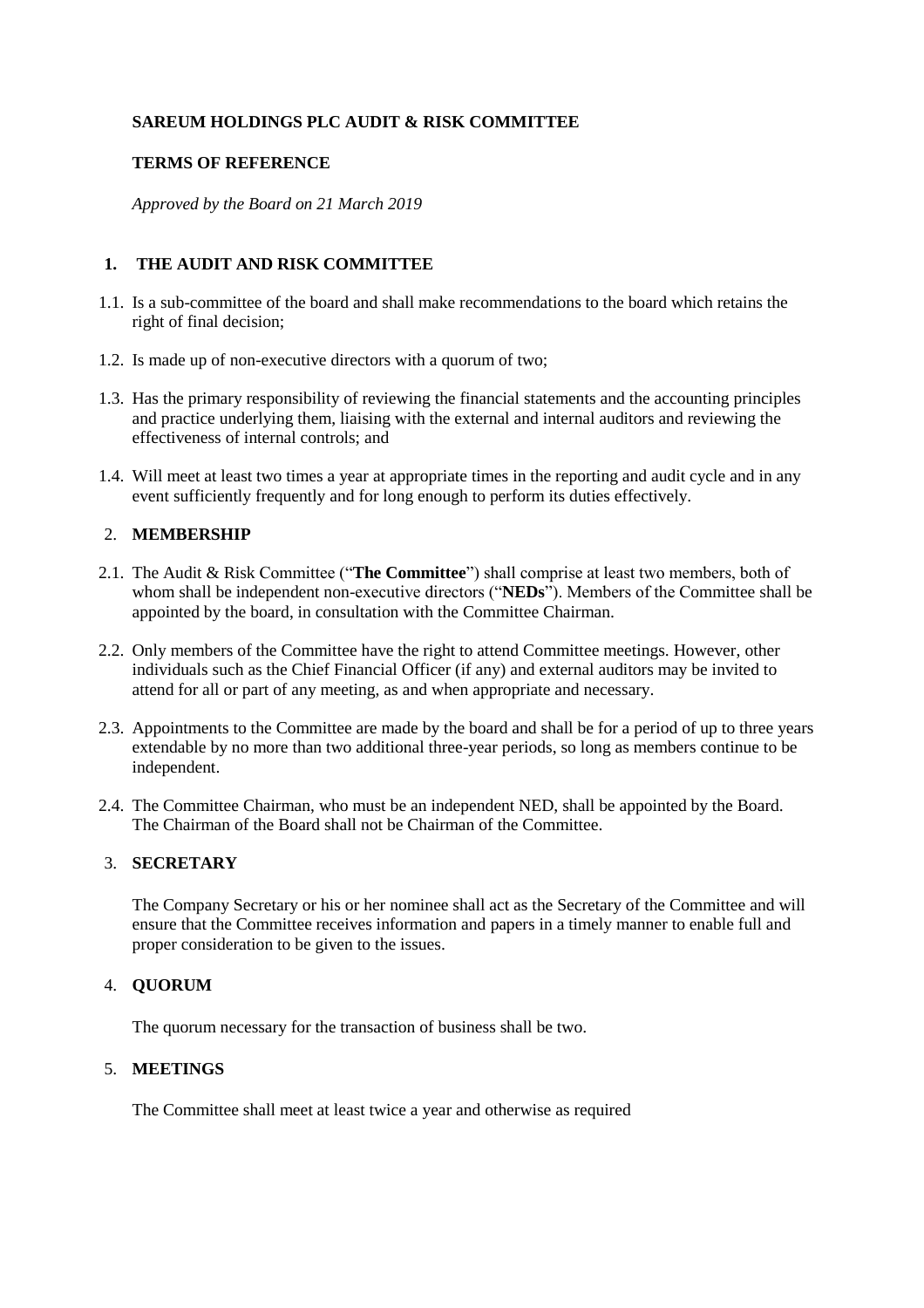### 6. **NOTICE OF MEETINGS**

- 6.1. Meetings of the Committee shall be called by the Secretary of the Committee at the request of the Committee Chairman.
- 6.2. Unless otherwise agreed, notice of each meeting confirming the venue, time and date together with an agenda of items to be discussed, shall be forwarded to each member of the Committee, any other person required to attend and all other NEDs, no later than five working days before the date of the meeting. Supporting papers shall be sent to Committee members and to other attendees, as appropriate, at the same time. Committee meetings may be held by telephone by prior agreement of the Committee members.

# 7. **MINUTES OF MEETINGS**

- 7.1. The Secretary shall minute the proceedings and resolutions of all Committee meetings, including the names of those present and in attendance.
- 7.2. Draft minutes of Committee meetings shall be circulated promptly to all members of the Committee. Once approved, minutes should be circulated to all other members of the board unless in the opinion of the Committee Chairman it would be inappropriate to do so.

# 8. **ANNUAL GENERAL MEETINGS**

The Committee Chairman should attend the annual general meeting to answer any shareholder questions on the Committee's activities.

# 9. **DUTIES**

The Committee should carry out the duties detailed below for the parent company, major subsidiary undertakings and the group as a whole, as appropriate.

The Committee shall:

- 9.1. Financial reporting: Monitor the integrity of the Group's financial statements, preliminary announcements and any other formal announcements relating to the Company's financial performance. In particular:
	- 9.1.1. Review and, where appropriate, report to the Board on the significant financial reporting issues and estimates and judgements made in connection with the preparation of the Group's financial statements, preliminary announcements and any formal announcements relating to the Group's financial performance;
	- 9.1.2. Review and challenge where necessary the clarity, completeness and appropriateness of disclosures in the Group's financial statements and consider whether the disclosures made are set properly in context, including, inter alia, the going concern statement to be made by the Board of the Company and the related information presented with the financial statements (including the strategic report and corporate governance statements relating to the audit);
	- 9.1.3. Review and approve all trading statements prior to public release;
	- 9.1.4. Review and challenge where necessary the significant accounting policies and practices of the Group, including as to their establishment, consistency and any changes to them;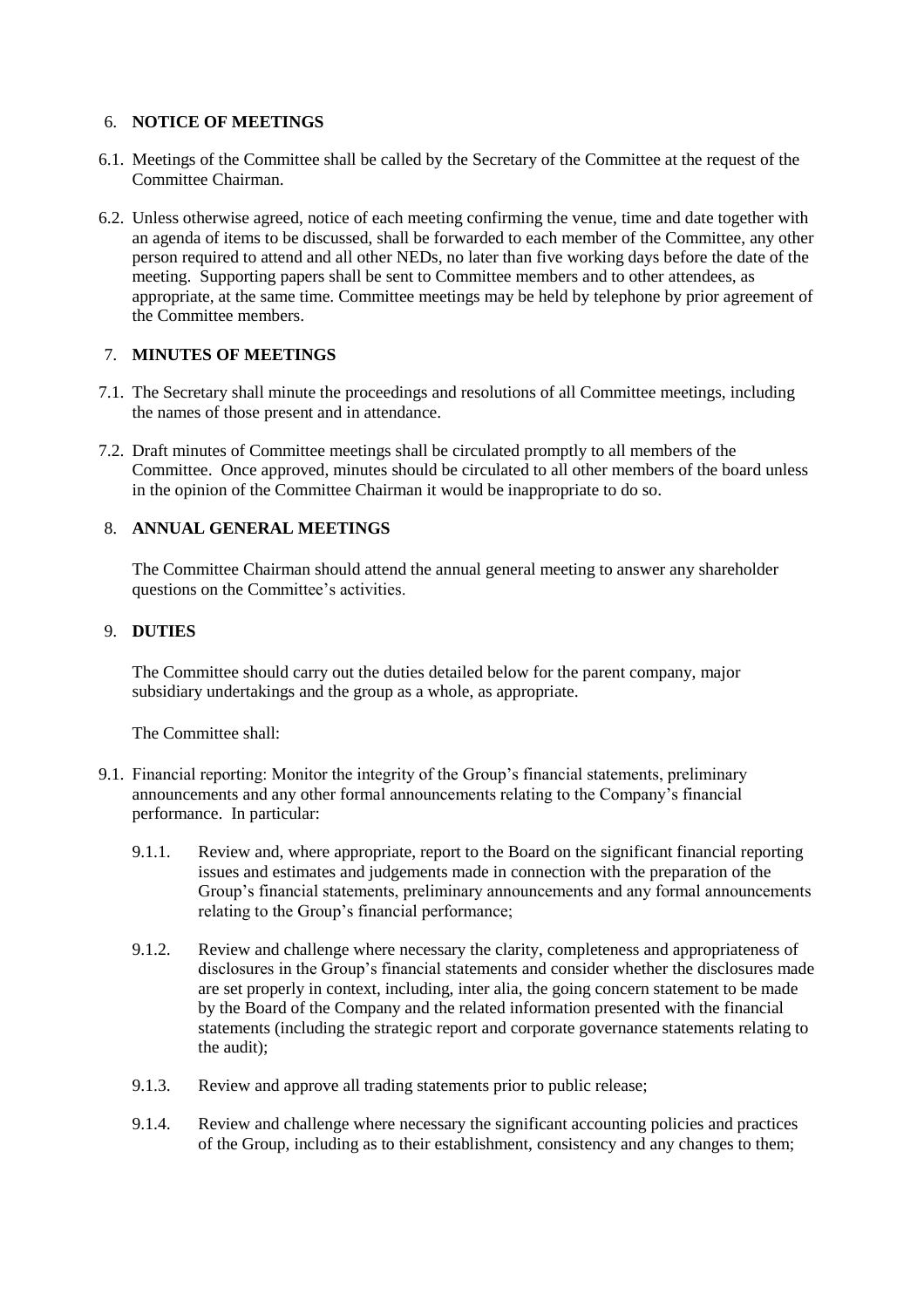- 9.1.5. Consider whether the Group has adopted appropriate accounting standards and policies and, where necessary, made appropriate estimates and judgements;
- 9.1.6. Review and challenge where necessary the methods used to account for significant or unusual transactions where the accounting treatment is open to different approaches;
- 9.1.7. Review and monitor any significant adjustments arising from the audit; and
- 9.1.8. Review and challenge where necessary the Group's disclosure controls and procedures, including reviewing reports of the Group's Disclosure Committee.
- 9.2. Narrative reporting: Advise the Board on whether, taken as a whole, the Annual Report and Accounts is fair, balanced and understandable and provides the information necessary for shareholders to assess the Company's performance, business model and strategy.
- 9.3. Internal controls: Ensure that the Committee effectively reviews the appropriateness and completeness of the Company's system of internal control, reviews the report which identifies high level control issues classified as critical under the Company's risk matrix that require or are subject to remedial action and ensure that the Committee considers whether the necessary actions are being taken to remedy any significant failings or weaknesses.
- 9.4. External audit: Oversee the Group's relationship with the external auditors and assess the effectiveness of the external audit process. In particular:
	- 9.4.1.General Maintain regular, timely, open and honest communication with the external auditors, ensuring the external auditors reports to it on all relevant matters to enable the Committee to carry out its oversight responsibilities. Monitor, and discuss with the external auditors, the Group's relationship with the external auditors. At least once a year, meet with the external auditors without executive directors or executive management present. The Chairman of the Committee should also normally be available before each Committee meeting to meet the external auditors for private discussions;
	- 9.4.2.Appointment and tendering Review and make recommendations to the Board, to be put to shareholders for approval at the Annual General Meeting, in relation to the appointment, reappointment and removal of the external auditors. Recommend to the Board that the external audit is put out to tender as often as is required by applicable law, rules, regulations and best practice. If the Committee recommends considering the selection of possible new external auditors, initiate and oversee a fair tendering and selection process. Periodically assess the qualifications, expertise and resources of the external auditors. If the external auditor resigns, investigate the issues giving rise to the resignation and consider whether any action is required;
	- 9.4.3.Remuneration and other terms of engagement Agree the remuneration to be paid to the external auditors in respect of audit and non-audit services to be provided and the other terms of engagement of the external auditors, including the terms of the engagement letter issued by the external auditors at the start of each audit;
	- 9.4.4.Annual audit cycle At the start of each annual audit cycle, ensure that appropriate plans are in place for the audit. Obtain from the external auditors in connection with any audit, a timely written report relating to the Group's annual audited financial statements, including prompt notification of any significant audit findings and any significant problems encountered in carrying out the audit. Review, with the external auditors, the findings of their work. Review and monitor management's responsiveness in remedying the external auditors' findings and recommendations.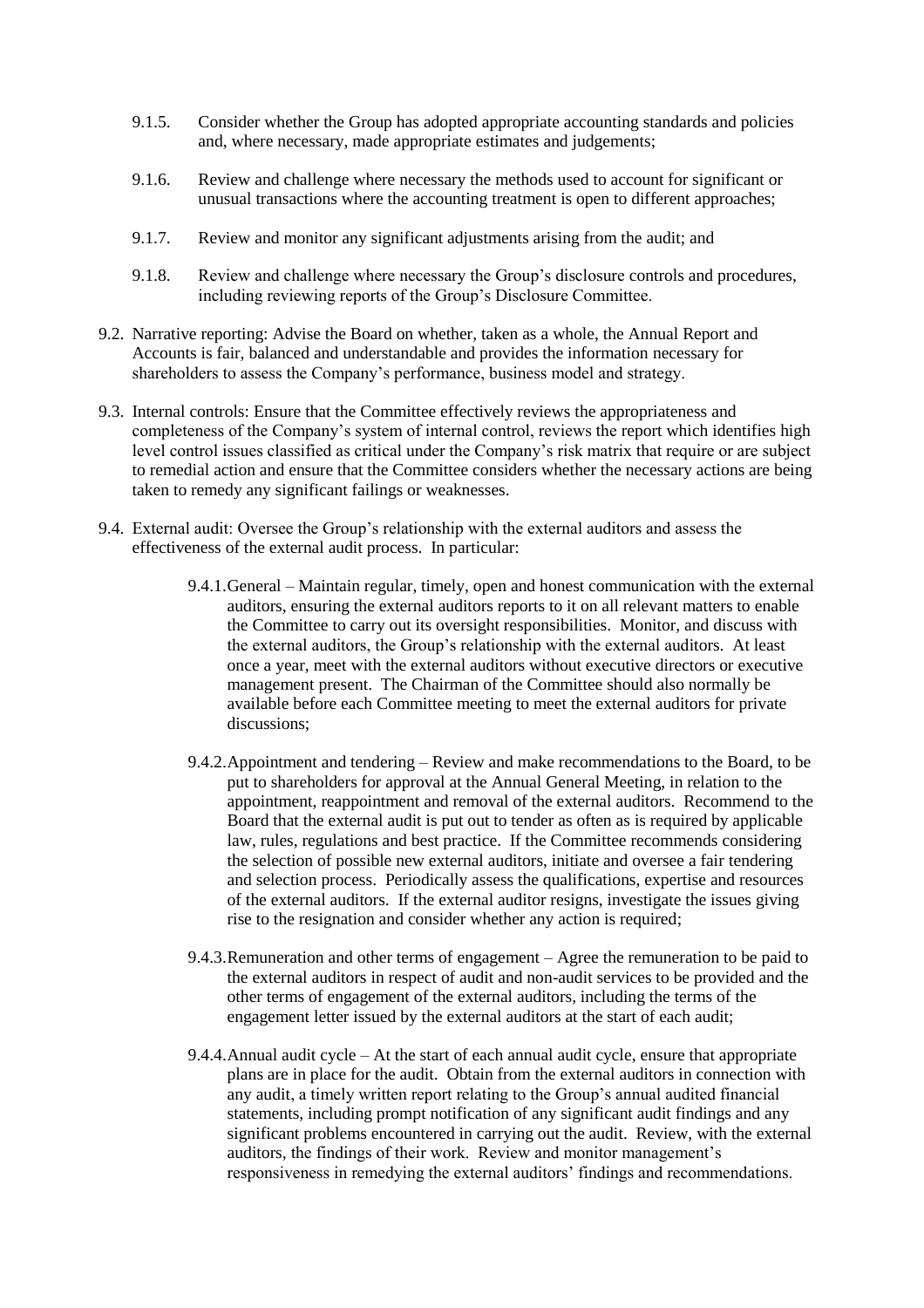Review, and approve on behalf of the Board, the audit representation letters before signature. As part of the on-going monitoring process and at the end of the annual audit cycle, assess the effectiveness of the audit process, reporting to the Board if appropriate;

- 9.4.5.Independence and objectivity, including the provision of non-audit services Assess, annually, the independence and objectivity of external auditors, taking into consideration relevant law, regulations and professional requirements and ethical standards for auditors. Agree the Group's policy on the provision of non-audit services by the external auditor, and monitor the application of the policy (and the provision of these services) and review and recommend to the Board, annually, changes to the policy. Agree with the Board the Group's policy for the employment of former employees of the external auditor, and monitor the application of the policy. Monitor the external auditor's compliance with the Ethical Standards for Auditors relating to, *inter alia*, the rotation of audit engagement partners and other related regulatory requirements. Recommend to the Board the identity and replacement from time to tine the external audit engagement partners.
- 9.5. Risk management: Review, on behalf of the Board, management's recommendations on financial and operational risk, in particular:
	- 9.5.1.Consider and recommend to the Board the Company's risk appetite for financial and operational risk;
	- 9.5.2.Review, on behalf of the Board, the Company's risk profile for financial and operational risk; and
	- 9.5.3.Commission, receive and consider reports on key financial and operational risk issues.
- 9.6. Whistleblowing: Review the adequacy ad security of the Group's arrangements for its employees and contractors to raise complaints and concerns, in confidence, about possible wrongdoing in financial reporting or other matters and ensure that these arrangements allow proportionate and independent investigation of those matters and appropriate follow up action.
- 9.7. Capital raising: Receive, at each meting during a period of due diligence in connection with the issuance or placement of ordinary shares in Sareum Holdings plc, a report from the Chairman of the Committee (or another nominated member in the Chairman's absence) that confirmation (verbal or otherwise) has been received from the lead underwriter(s) that they are satisfied with the due diligence process.
- 9.8. Litigation: Review the Litigation Report and the proposed litigation statement for inclusion in the statutory accounts. Additionally, have in place procedures for receiving evidence from external and internal lawyers relating to breaches of securities law, fiduciary duties or other similar violations.
- 9.9. Work and liaise as necessary with all other Board committees.

### 10. **REPORTING RESPONSIBILITIES**

- 10.1. The Committee Chairman shall report to the Board on its proceedings after each meeting on all matters within its duties and responsibilities.
- 10.2. The Committee shall make whatever recommendations to the Board it deems appropriate on any area within its remit where action or improvement is needed.